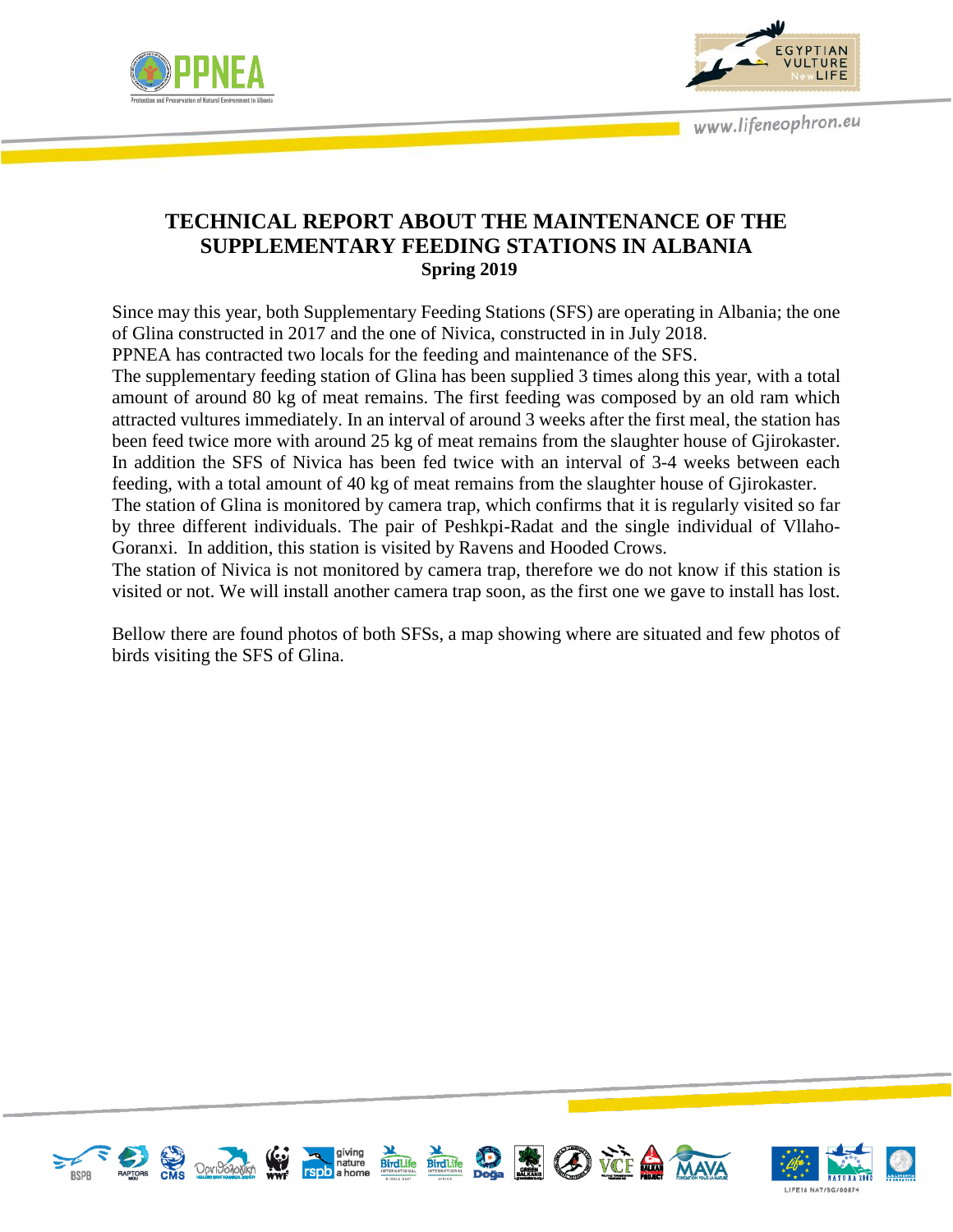



www.lifeneophron.eu



Foto of the SFS in Glina



Foto of the SFS in Nivica

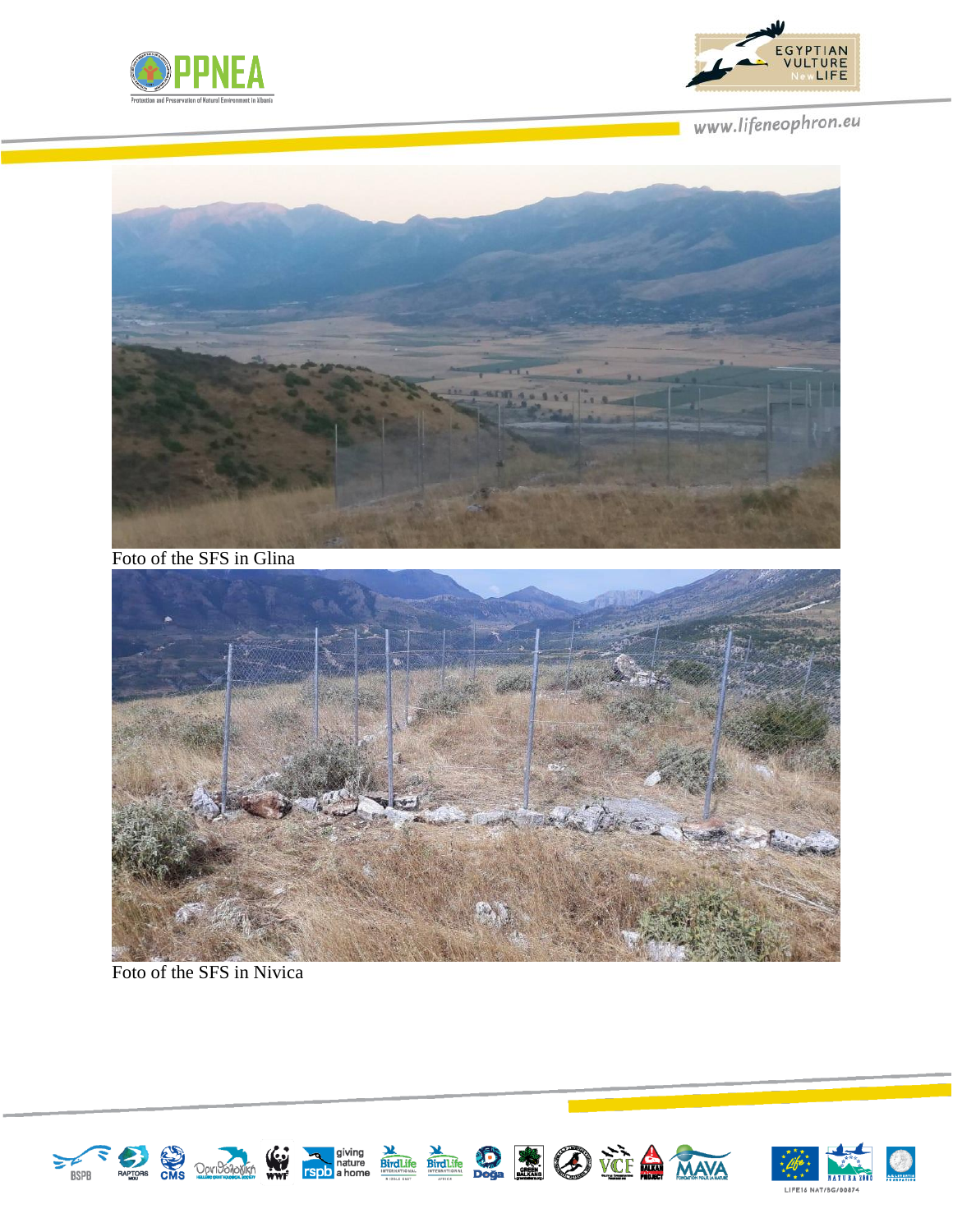



www.lifeneophron.eu











Photos of birds in the station and photo while supplying meat remains.